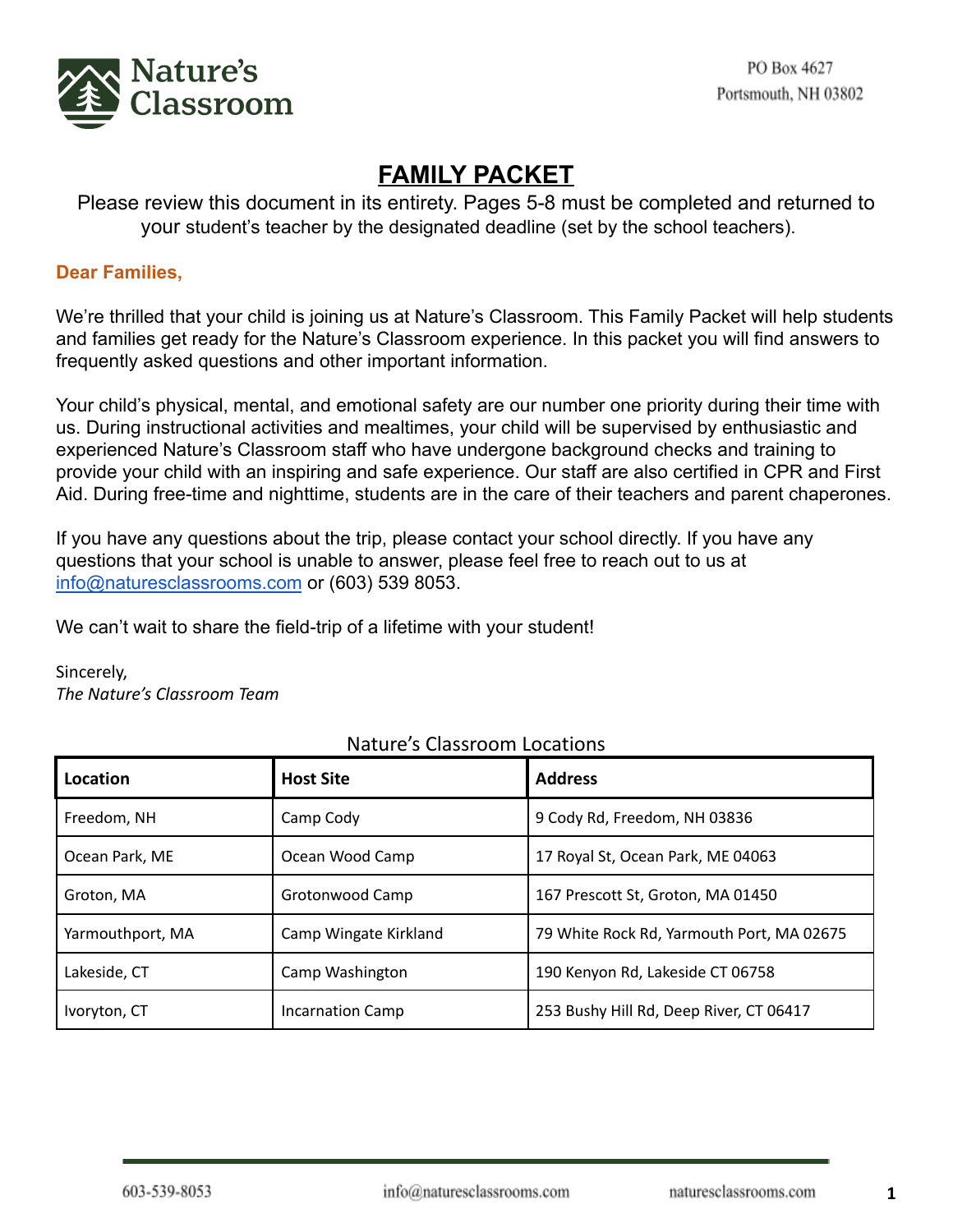

### **Overview of the Program**

Nature's Classroom is a residential outdoor education program that focuses on science and engineering, social and emotional learning, and teambuilding. Each program is customized to support student learning in the classroom. Our hands-on lessons focus on building critical thinking skills and exploring the connections between the natural and human-made world.

We work with each school group to help design a program that best fits the needs and outcomes of the group. Each program is rooted in the following components: Field Group, Class Choice, Large Group Activities, Evening Programs, Meals, and Free Time.

#### **Students at Nature's Classroom are always supervised by adults and a medical staff member is available on site 24/7.**

7:00 Wake up **7:30 Morning Meds 7:40 Set/ 8:00 Breakfast** 9:15 **Field Group or Large Group Activity** 11:30 Free Time **11:40 Set & Lunch Meds 12:00 Lunch** 1:15 **Class Choice** 2:45 Class Assignment/ Snack 3:00 **Class Choice** 4:30 Free Time **5:10 Set & Dinner Meds 5:30 Dinner** 6:45 **Evening Activity** 8:30 Quiet Sing Nighttime Meds **8:45 Back to Cabins**

Below is an example of a typical day: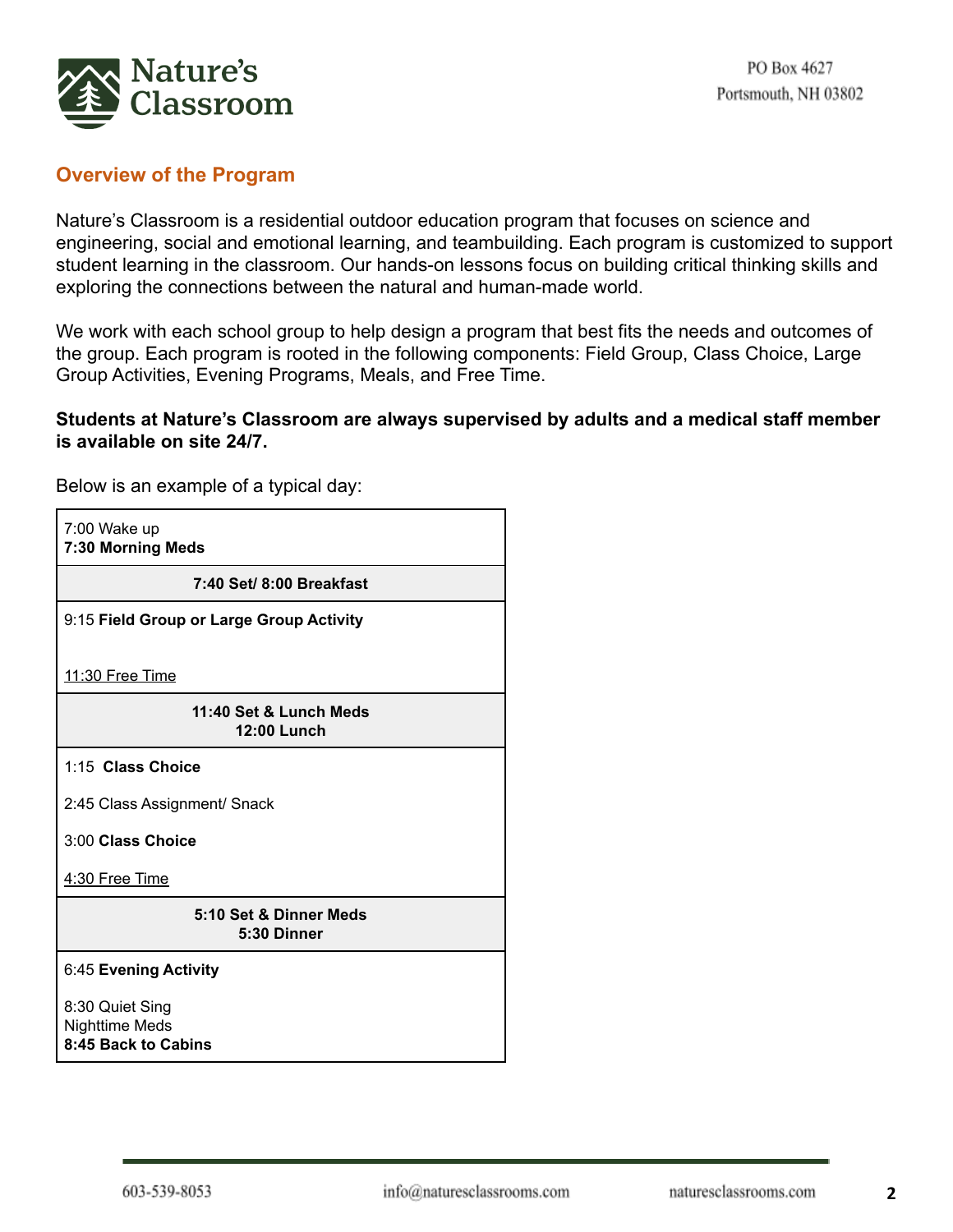

## **Medications**

In an effort to minimize interruptions, we typically dispense medications during meal times. If your child receives daily medications outside of these times we will of course administer as ordered by your child's doctor. All "Scheduled "medications will be overseen and distributed to your child by a medical staff member. Children are not permitted to keep medications on their person, and this includes prescription and over-the-counter medications (Tylenol or cough drops). Emergency medications (e.g. Epi-pens and rescue inhalers) will be available to your child at all times. When possible, children are encouraged to self administer under the care and guidance of trained medics or staff members.

All medications need to be sent **in the original bottle / packaging with the PHARMACY LABEL, Doctor's name, student's name, medication, strength, dosage, and usage instructions on the bottle / packaging**, if applicable. Please place the bottle / package in a clear ziplock bag with your child's name, school, date of birth and **fill out the medication document on page 8 of this packet.** School teachers will collect medications prior to departure so **please do not pack medications in your child's bag**. We have basic medicines (Tylenol, cough drops, tums, etc) and first-aid supplies for students who may need them throughout the trip.

#### **Food Allergies / Dietary Needs**

Our facilities can accommodate a variety of dietary needs. There is a section in this packet for you to indicate any dietary allergies, restrictions or preferences. If you have concerns about your students' dietary needs while at Nature's Classroom, please contact us as soon as possible.

#### **Visitors and Communication**

We ask you not to visit your student during their field trip. Visiting parents/guardians can distract students and may make some students homesick. Students are not permitted to have cell phones at Nature's Classroom. This is to encourage them to enjoy life "unplugged" - live in the moment and appreciate their surroundings. If there is an emergency and you need to reach your child, please contact your student's school teacher, or you can contact us at (603) 539-8053.

# **Behavior Expectations**

Below is a copy of our Nature's Classroom Behavior Expectations. We require every student and their family to read the expectations and sign an acknowledgement statement.

We are committed to providing a safe, positive experience for all students. As part of the Nature's Classroom community, students are expected to be familiar with and follow these behavior expectations. Students who are unable to follow them may be disciplined and sent home at the discretion of the school. Parents/Guardians are then expected to pick up their student(s). Please discuss these expectations with your student prior to the field trip.

- Students must remain with their group and instructor or teacher/chaperone at all times. Students should never be alone in camp or leave the property alone.
- Students must remain in the cabins with chaperones after lights-out.
- Students may not have in their possession any prohibited items (please review the Packing List).
- All medications should be given to the school teacher or medical staff.
- Students are asked to take care of the property and report any damages.
- Students should use equipment for its intended purpose and in a safe manner.
- Physical fighting or altercations are not tolerated and may result in immediate separation/dismissal without refund.
- Bullying is not tolerated and all suspected bullying instances will be dealt with firmly and may result in immediate separation or dismissal without refund of tuition.
- All school rules will be enforced at Nature's Classroom.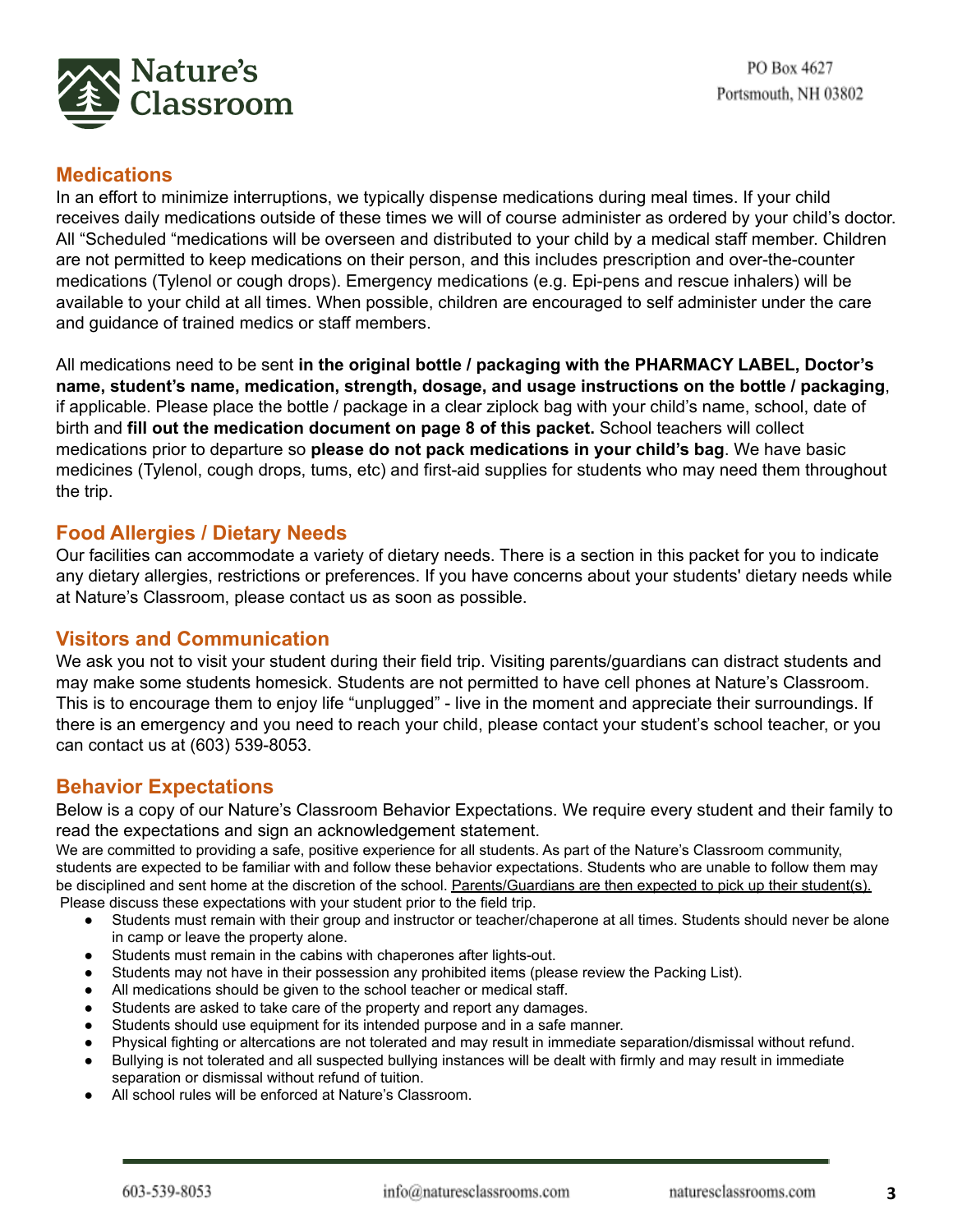

# **Packing List**

Mark all items with your child's name. Please send old / play clothes (students will get dirty). Laundry facilities are not available for general student use.

**Arrival day:** Students should be ready to participate in activities when they get off the bus. They should be wearing closed-toed shoes and have a day pack ready with sunscreen, a water bottle, and an extra layer. **Weather:** Please check the weather for your Nature's Classroom location, and pack according to expected precipitation and temperatures. Students will be outside all day (unless there is a safety concern).

#### **Important! Prohibited items include:**

- Cell phones
- Other electronics iPods, iPads, portable video games or movie devices
- Candy, gum, or food of any kind
- Swiss army knives/leathermen or any other weapons
- Illegal substances, drugs, or alcohol
- Lighters / matches

# **Quantities:** Adjust the number of clothing items based on the length of the field trip.

| <b>Clothing</b>                             | <b>Toiletries</b>                                 |  |
|---------------------------------------------|---------------------------------------------------|--|
| Long pants/jeans                            | Toothbrush and toothpaste                         |  |
| 1 or 2 pairs of pajamas<br>$\bullet$        | Soap, shampoo, conditioner                        |  |
| T-shirts & Long-sleeved shirts<br>$\bullet$ | Deodorant                                         |  |
| Sweatshirt or fleece                        | Comb or brush                                     |  |
| Warm jacket                                 | Lip balm/chapstick                                |  |
| Socks (pack a few extra)<br>$\bullet$       |                                                   |  |
| Underwear<br>$\bullet$                      | <b>Miscellaneous</b>                              |  |
| 1 pair of sneakers or hiking boots*         | 1-day pack/backpack<br>$\bullet$                  |  |
| 1 raincoat or poncho                        | 1-2 reusable water bottles (1 Liter)<br>$\bullet$ |  |
|                                             | Flashlight or Headlamp<br>$\bullet$               |  |
| <b>Cold Weather (November, March-April)</b> | Sunscreen/Bug Spray                               |  |
| Warm insulated snow Jacket                  |                                                   |  |
| Snow pants<br>$\bullet$                     | <b>Optional Items</b>                             |  |
| Snow boots                                  | Flip flops for the shower                         |  |
| Gloves/ Mittens<br>$\bullet$                | <b>Book</b><br>$\bullet$                          |  |
| Wool socks<br>$\bullet$                     | Bandana<br>$\bullet$                              |  |
| Warm hat<br>$\bullet$                       | <b>Ballcap</b><br>$\bullet$                       |  |
| <b>Thermal Baselayer</b>                    | Disposable Camera (No cell phones!)<br>$\bullet$  |  |
|                                             | Fitted sheet for the mattress (Twin)<br>$\bullet$ |  |
| <b>Bedding / Linens</b>                     | Bug Head Net (May-June)                           |  |
| Sleeping bag or bedroll (sheets/blankets)   |                                                   |  |
| Pillow                                      | *All footwear must be closed-toed                 |  |
| 1 towel                                     | **Nature's Classroom is not responsible for items |  |
| Laundry bag for dirty clothes<br>$\bullet$  | left behind.                                      |  |
|                                             |                                                   |  |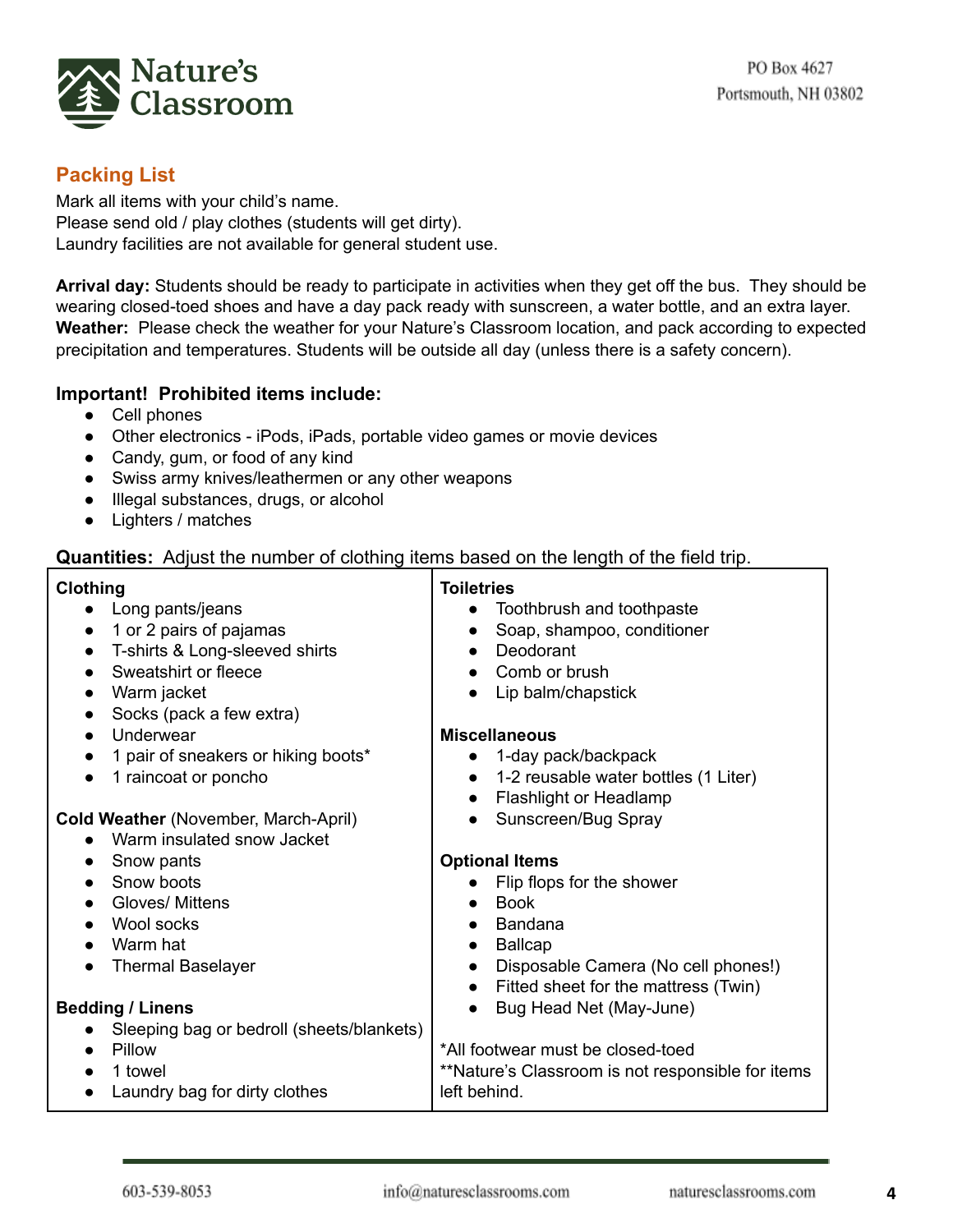

# PLEASE FILL OUT AND TURN IN THE FOLLOWING PAGES

| <b>Student's Name:</b> |         | School: |  |
|------------------------|---------|---------|--|
| Date of Birth:         | Gender: | Grade:  |  |

#### **Parent/Guardian and Student Contract and Waiver**

I have read and completed the Family Packet in its entirety. My child and I understand what is expected of us before and during Nature's Classroom New England and we agree to abide by the rules, procedures, and behavior expectations detailed within. I grant permission for my child to participate in all activities and Nature's Classroom New England programs, including but not limited to challenge-course, out-of-camp trips by foot (hiking), and out-of-camp emergency transportation by van, bus or other designated vehicle. I also understand that during my child's participation at Nature's Classroom New England, she/he/they may be exposed to a variety of risks and hazards, foreseen or unforeseen, which cannot be eliminated without fundamentally altering the unique character of the program. Those hazards include, but are not limited to, hiking/walking/running/playing outside; ticks, snakes, insects, and large-animals; sunburn and heatstroke, dehydration, hypothermia and other mild or serious conditions or injuries; falling and rolling rock; drowning; lightning and unpredictable forces of nature (including weather that may change to extreme conditions without notice), etc. I am aware of these risks, and I assume them on my child's behalf. Nature's Classroom New England is not responsible for lost, stolen or damaged articles. I, the undersigned, have read and understand my responsibility to complete and submit all necessary forms and fees on time (and that my child will not be allowed to attend the program if any forms in the Family Packet are incomplete). As a condition of my participation in the Nature's Classroom New England program, I acknowledge that participation is entirely voluntary, and I agree to assume full responsibility for the risks that participation may entail. I voluntarily agree to release and hold harmless Nature's Classroom New England to the fullest extent permitted by law. I agree that any dispute concerning, relating, or referring to this contract, any representation concerning my child's outdoor education experience, or the outdoor education experience itself shall be resolved exclusively by binding arbitration in in the state and county where this camp is physically located, according to the then existing commercial rules of the American Arbitration Association and the substantive laws of that state.

#### **I HAVE READ THIS AGREEMENT. I FULLY UNDERSTAND IT AND AGREE TO BE LEGALLY BOUND BY IT.**

| Student Signature:         | Date: |  |
|----------------------------|-------|--|
| Parent/Guardian Name:      |       |  |
| Parent/Guardian Signature: | Date: |  |

#### **Photo Release**

**\_\_\_\_\_I DO** give permission for photo/video of my child(s) and the writing, artwork and/or testimonials created by my child, to be used in Nature's Classroom New England's school outreach marketing materials, brochures, either while enrolled, or after leaving the school.

**\_\_\_\_\_I DO NOT** give permission for photo/video of my child(s) and the writing, artwork and/or testimonials created by my child, to be used in Nature's Classroom New England's school outreach marketing materials, brochures, either while enrolled, or after leaving the school.

I acknowledge that since participation in publications is voluntary, I will receive no financial compensation. I further agree that participation in any publication format by Nature's Classroom New England confers upon me no rights of ownership whatsoever. I release Nature's Classroom New England and its employees from liability for any claims by me or any third party in connection with participation.

**Parent/Guardian Signature:\_\_\_\_\_\_\_\_\_\_\_\_\_\_\_\_\_\_\_\_\_\_\_\_\_\_\_\_\_\_\_\_\_\_\_\_\_\_\_\_\_\_\_\_\_\_\_\_\_\_\_\_\_ Date: \_\_\_\_\_\_\_\_\_\_\_**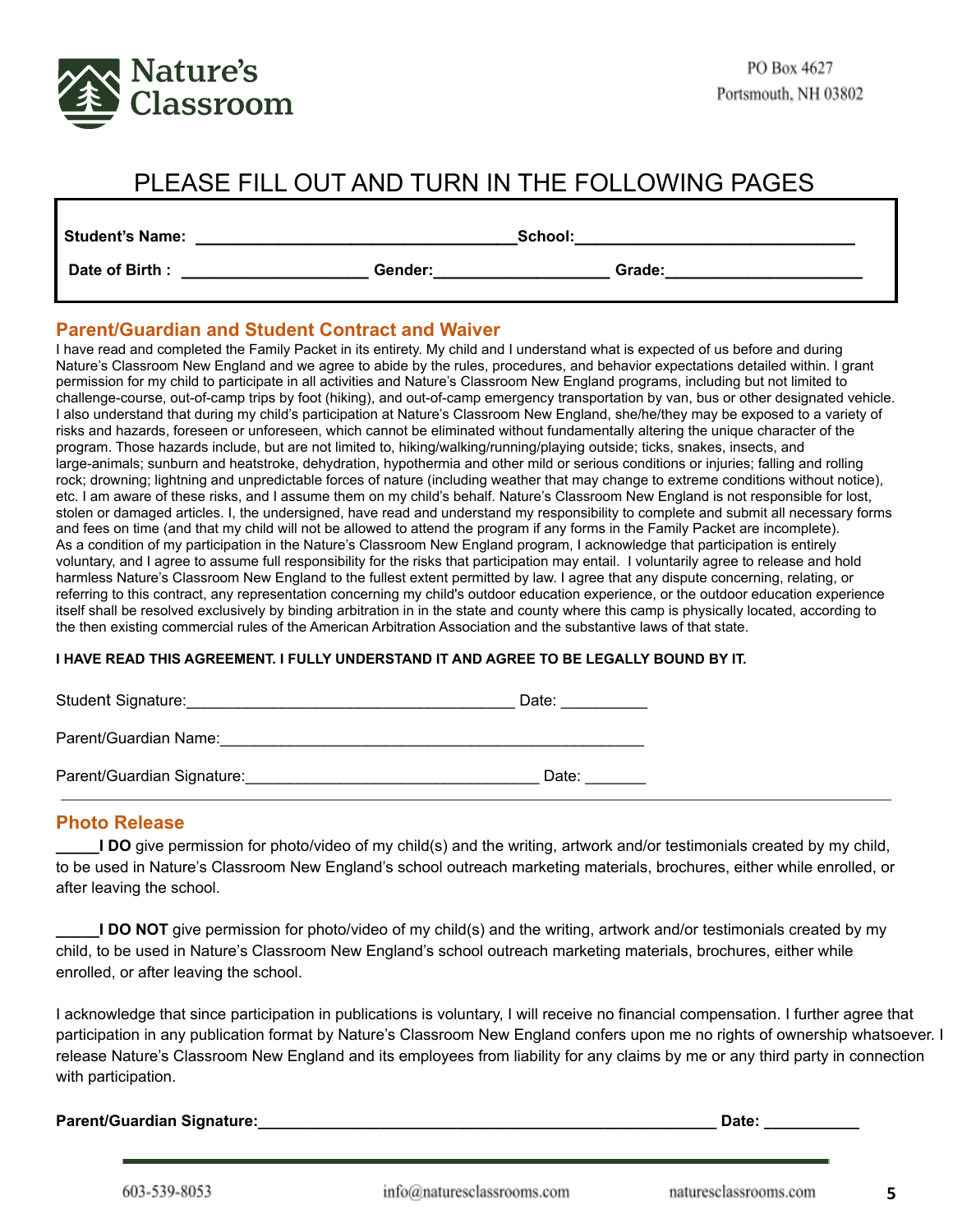

| Student's Name:              | Date of Birth: | School: |
|------------------------------|----------------|---------|
| <b>Emergency Information</b> |                |         |

# \*Please Note: Nature's Classroom will not distribute the personal information contained in these forms to a third party.

| Home Phone: _______________________Cell Phone: ________________________Work Phone: ______________________         |  |  |
|-------------------------------------------------------------------------------------------------------------------|--|--|
|                                                                                                                   |  |  |
|                                                                                                                   |  |  |
|                                                                                                                   |  |  |
| Home Phone: _______________________Cell Phone: _______________________Work Phone: _______________________         |  |  |
|                                                                                                                   |  |  |
| $MOTE \cdot W\alpha$ are authorized to release the child only to the contacts listed above unless a note from the |  |  |

NOTE: We are authorized to release the child only to the contacts listed above unless a note from the Guardian/Primary Contact states otherwise.

| Is there a custody agreement we need to be aware of? $\Box$ Yes (please attach additional information) |  | $\Box$ No |
|--------------------------------------------------------------------------------------------------------|--|-----------|
|--------------------------------------------------------------------------------------------------------|--|-----------|

## **Authorization for Emergency Treatment**

I hereby give permission to Nature's Classroom New England to seek emergency medical treatment. I agree to the release of any records necessary for treatment, referral, billing, or insurance purposes. I give permission to Nature's Classroom New England to arrange necessary transportation for my child to a nearby hospital or other medical facilities as required. In the event I cannot be reached in an emergency, I hereby give permission to the physician selected by Nature's Classroom New England to secure and administer treatment, including hospitalization, for the person named above. Information in this paperwork may be given to the physician. I agree to incur all costs related to any medical emergency for the person named above.

#### **Parent/Guardian Name:\_\_\_\_\_\_\_\_\_\_\_\_\_\_\_\_\_\_\_\_\_\_\_\_\_\_\_\_\_\_\_\_\_\_\_\_\_\_\_\_\_\_\_\_\_\_\_\_\_\_\_\_\_\_\_\_\_\_\_\_\_\_\_\_\_\_\_\_\_\_\_\_\_**

**Parent/Guardian Signature:\_\_\_\_\_\_\_\_\_\_\_\_\_\_\_\_\_\_\_\_\_\_\_\_\_\_\_\_\_\_\_\_\_\_\_\_\_\_\_\_\_\_\_\_\_\_\_\_\_\_ Date: \_\_\_\_\_\_\_\_\_\_\_\_\_\_**

#### **Insurance Information**

The following insurance information is required if a doctor visit or entry into a hospital is necessary.

| Doctor's Name: | Doctor's Phone Number: |
|----------------|------------------------|
|                |                        |

| Do you have Health Insurance Coverage? $\Box$ Yes $\Box$ No |  |
|-------------------------------------------------------------|--|
|                                                             |  |

Name of Insurance Company: \_\_\_\_\_\_\_\_\_\_\_\_\_\_\_\_\_\_\_\_\_\_\_\_\_\_\_\_\_\_\_\_\_\_\_\_\_\_\_\_\_\_\_\_\_\_\_\_\_\_\_\_\_\_\_\_\_\_\_\_\_\_\_\_\_\_\_\_\_

Address: \_\_\_\_\_\_\_\_\_\_\_\_\_\_\_\_\_\_\_\_\_\_\_\_\_\_\_\_\_\_\_\_\_\_\_\_\_\_\_\_\_\_\_\_\_\_\_\_\_\_\_\_\_\_\_\_\_\_\_\_\_\_\_\_\_\_\_\_\_\_\_\_\_\_\_\_\_\_\_\_\_\_\_\_\_\_

Name Listed on Insurance: \_\_\_\_\_\_\_\_\_\_\_\_\_\_\_\_\_\_\_\_\_\_\_\_\_\_\_\_\_\_\_\_ Policy Number: \_\_\_\_\_\_\_\_\_\_\_\_\_\_\_\_\_\_\_\_\_\_\_\_\_\_

#### **Restrictions**

□ Participant is cleared for unrestricted activity with Nature's Classroom. He/she is cleared for full participation.

 $\Box$  Participant is cleared for participation at Nature's Classroom, but the following restrictions apply:

|  | $\Box$ Participant is not cleared for participation at Nature's Classroom. |
|--|----------------------------------------------------------------------------|
|--|----------------------------------------------------------------------------|

 $\_$  ,  $\_$  ,  $\_$  ,  $\_$  ,  $\_$  ,  $\_$  ,  $\_$  ,  $\_$  ,  $\_$  ,  $\_$  ,  $\_$  ,  $\_$  ,  $\_$  ,  $\_$  ,  $\_$  ,  $\_$  ,  $\_$  ,  $\_$  ,  $\_$  ,  $\_$  ,  $\_$  ,  $\_$  ,  $\_$  ,  $\_$  ,  $\_$  ,  $\_$  ,  $\_$  ,  $\_$  ,  $\_$  ,  $\_$  ,  $\_$  ,  $\_$  ,  $\_$  ,  $\_$  ,  $\_$  ,  $\_$  ,  $\_$  ,  $\_$  ,  $\_$  ,  $\_$  ,  $\_$  ,  $\_$  ,  $\_$  ,  $\_$  ,  $\_$  ,  $\_$  ,  $\_$  ,  $\_$  ,  $\_$  ,  $\_$  ,  $\_$  ,  $\_$  ,  $\_$  ,  $\_$  ,  $\_$  ,  $\_$  ,  $\_$  ,  $\_$  ,  $\_$  ,  $\_$  ,  $\_$  ,  $\_$  ,  $\_$  ,  $\_$  ,  $\_$  ,  $\_$  ,  $\_$  ,  $\_$  ,  $\_$  ,  $\_$  ,  $\_$  ,  $\_$  ,  $\_$  ,  $\_$  ,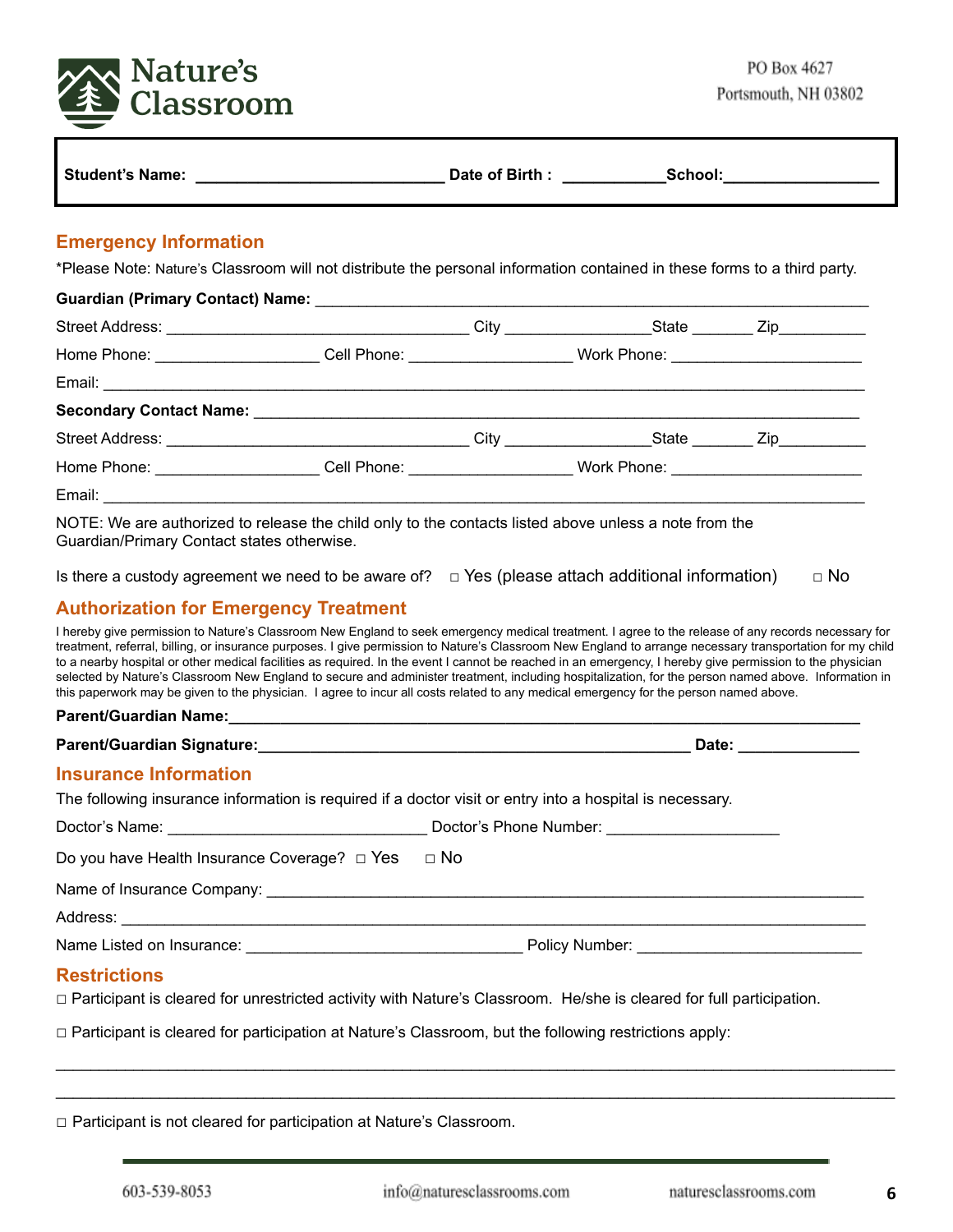

|                                                                                                                                                            | Date of Birth : School: |  |
|------------------------------------------------------------------------------------------------------------------------------------------------------------|-------------------------|--|
| <b>Notification of Allergies and Food Restrictions</b>                                                                                                     |                         |  |
| Does your child have any food allergies, intolerances, or dietary needs?<br>$\Box$ Yes. Please specify type, reaction, severity, and applicable treatment. |                         |  |
| $\Box$ No                                                                                                                                                  |                         |  |
| Does your child have any other allergies (ie. environment, bees) etc?                                                                                      |                         |  |
| $\Box$ Yes. Please specify allergen, severity, reaction and treatment:                                                                                     |                         |  |
|                                                                                                                                                            |                         |  |
| <b>Health History</b>                                                                                                                                      |                         |  |
| Are there any concerns (medical, behavioral, emotional) that Nature's Classroom should be aware of?                                                        |                         |  |
| $\Box$ Yes $\Box$ No                                                                                                                                       |                         |  |
|                                                                                                                                                            |                         |  |

# **Permission to Dispense Over the Counter Medications**

#### (We carry all of the following medications, you do not need to send these medications with your student!)

□ I give permission for Nature's Classroom to administer **ALL over the counter medications listed in the box below.**

 $\_$  ,  $\_$  ,  $\_$  ,  $\_$  ,  $\_$  ,  $\_$  ,  $\_$  ,  $\_$  ,  $\_$  ,  $\_$  ,  $\_$  ,  $\_$  ,  $\_$  ,  $\_$  ,  $\_$  ,  $\_$  ,  $\_$  ,  $\_$  ,  $\_$  ,  $\_$  ,  $\_$  ,  $\_$  ,  $\_$  ,  $\_$  ,  $\_$  ,  $\_$  ,  $\_$  ,  $\_$  ,  $\_$  ,  $\_$  ,  $\_$  ,  $\_$  ,  $\_$  ,  $\_$  ,  $\_$  ,  $\_$  ,  $\_$  ,  $\_$  ,  $\_$  ,  $\_$  ,  $\_$  ,  $\_$  ,  $\_$  ,  $\_$  ,  $\_$  ,  $\_$  ,  $\_$  ,  $\_$  ,  $\_$  ,  $\_$  ,  $\_$  ,  $\_$  ,  $\_$  ,  $\_$  ,  $\_$  ,  $\_$  ,  $\_$  ,  $\_$  ,  $\_$  ,  $\_$  ,  $\_$  ,  $\_$  ,  $\_$  ,  $\_$  ,  $\_$  ,  $\_$  ,  $\_$  ,  $\_$  ,  $\_$  ,  $\_$  ,  $\_$  ,  $\_$  ,  $\_$  ,  $\_$  ,

□ I give permission for Nature's Classroom to administer **ONLY** the over the counter medications I have **CHECKED**.

| $\Box$ Acetaminophen (Tylenol)                                                              | □ Cough Drops (Generic)                                                                            | $\Box$ Loratadine (Claritin products)                                                                                     |
|---------------------------------------------------------------------------------------------|----------------------------------------------------------------------------------------------------|---------------------------------------------------------------------------------------------------------------------------|
| □ Antidiarrheal (Maalox)                                                                    | Diphenhydramine (Benadryl)                                                                         | $\Box$ Cetirizine (Zyrtec products)                                                                                       |
| $\Box$ Bismuth Subsalicylate                                                                | $\Box$ Meclizine (Dramamine)                                                                       | $\Box$ Poison Ivy Treatment (Ivy-Dry)                                                                                     |
| (Pepto-Bismol products)<br>□ Chlorpheniramine Maleate<br>(Robitussin Cough & Allergy Syrup) | □ Guaifenesin (Mucinex products;<br>Robitussin Cough & Cold CF Liquid)<br>$\Box$ Ibuprofen (Advil) | □ Pseudoephedrine Hydrochloride<br>(Advil" Cold & Sinus products)<br>$\Box$ Tolnaftate (Tinactin) (Athlete's foot powder) |
|                                                                                             |                                                                                                    | □ Calcium Carbonate Antacid (TUMS)                                                                                        |
|                                                                                             |                                                                                                    |                                                                                                                           |

□ **I DO NOT** give permission for Nature's Classroom to administer **ANY** of the over the counter medications listed.

**Parent/Guardian name:\_\_\_\_\_\_\_\_\_\_\_\_\_\_\_\_\_\_\_\_\_\_Parent/Guardian Signature:\_\_\_\_\_\_\_\_\_\_\_\_\_\_\_\_\_\_\_\_\_\_ Date: \_\_\_\_\_\_\_\_\_\_\_**